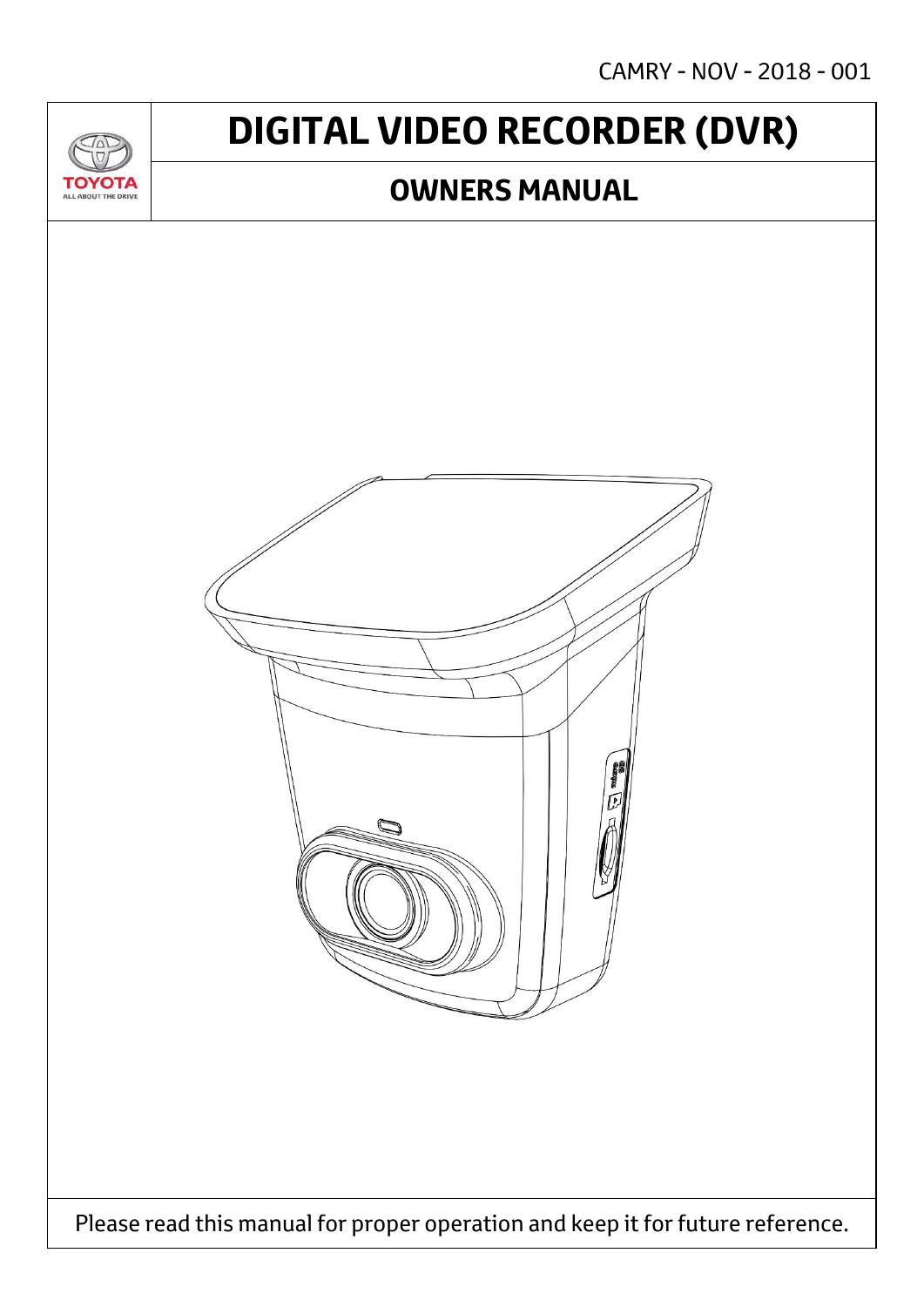

# **TABLE OF CONTENTS**

### **DIGITAL VIDEO RECORDER (DVR)**

| <b>Section</b> | <b>Title</b>                                                              | Page           |
|----------------|---------------------------------------------------------------------------|----------------|
| 1.0            | <b>Statements</b>                                                         |                |
| 1.1            | Important notice                                                          | 1              |
| 1.2            | About highway Buddy                                                       | 1              |
| 2.0            | <b>Introduction to the DVR</b>                                            |                |
| 2.1            | <b>Front DVR</b>                                                          | 2              |
| 2.2            | <b>Rear DVR</b>                                                           | $\overline{2}$ |
| 2.3            | <b>DVR Overview</b>                                                       | 3              |
| 3.0            | <b>Getting Started</b>                                                    |                |
| 3.1            | Installing the memory card                                                | $\overline{4}$ |
| 3.2            | Formatting the memory card                                                | 4              |
| 3.3            | About the memory card                                                     | 5              |
| 4.0            | <b>Operating the DVR</b>                                                  |                |
| 4.1            | Normal recording                                                          | 6              |
| 4.2            | <b>Emergency recording</b>                                                | 6              |
| 4.3            | Parking mode                                                              | $\overline{7}$ |
| 4.4            | Capturing a photo                                                         | 8              |
| 5.0            | <b>Managing files on DVR</b>                                              |                |
| 5.1            | <b>Playing Videos</b>                                                     | 9              |
| 5.2            | <b>Playing Rear Videos</b>                                                | 9              |
| 6.0            | <b>Highway Buddy</b>                                                      |                |
| 6.0            | <b>Highway Buddy</b>                                                      | 10             |
| 6.1            | <b>Lane Departure Warning System (LDWS)</b>                               | 11             |
| 6.1.1          | Introduction to LDWS                                                      | 11             |
| 6.1.2          | <b>Limitations to LDWS</b>                                                | 11             |
| 6.1.3          | <b>Changing Setting for LDWS</b>                                          | 12             |
| 6.1.4          | <b>Operational Condition for LDWS</b>                                     | 12             |
| 6.1.5          | Conditions in which LDWS may not operate properly                         | 12             |
| 6.2            | <b>Forward Collision Warning System (FCWS)</b>                            | 14             |
| 6.2.1          | Introduction to FCWS                                                      | 14             |
| 6.2.2          | <b>Limitations to FCWS</b>                                                | 14             |
| 6.2.3          | <b>Changing Setting for FCWS</b>                                          | 14             |
|                | Descended this monual for proper enoughlen and keep it for future referen |                |

Please read this manual for proper operation and keep it for future reference.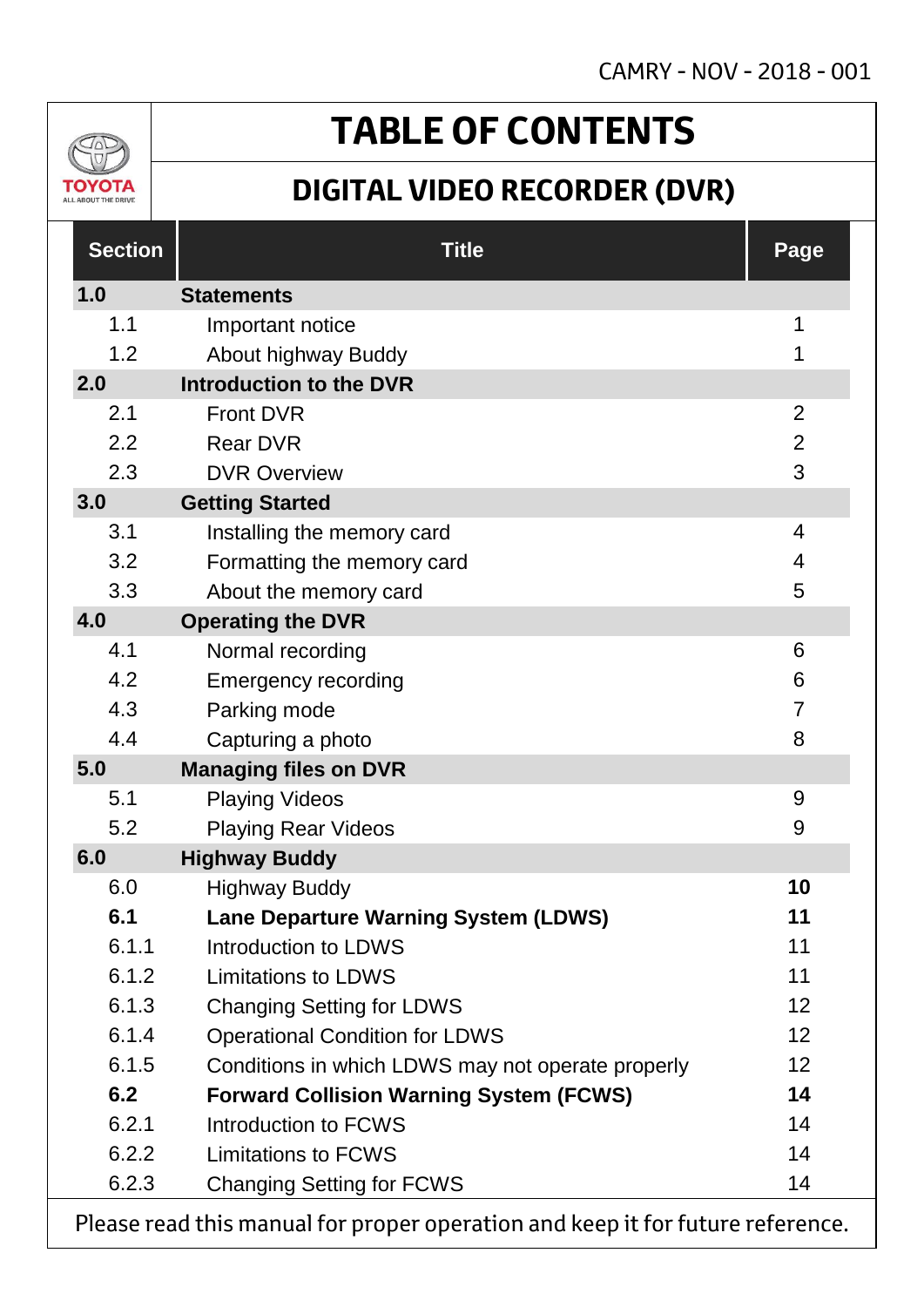

# **TABLE OF CONTENTS**

### **DIGITAL VIDEO RECORDER (DVR)**

| <b>Section</b> | <b>Title</b>                                                                                 | Page |
|----------------|----------------------------------------------------------------------------------------------|------|
| 6.2.4          | <b>Operational Conditions for FCWS</b>                                                       | 15   |
| 6.2.5          | Conditional in which FCWS may not operate even<br>when there is no possibility for collision | 15   |
| 6.2.6          | Conditions in which FCWS may not function<br>accurately                                      | 16   |
| 6.3            | Driver Alert (DA)                                                                            | 20   |
| 7.0            | <b>Customizing the DVR</b>                                                                   |      |
| 7.1            | <b>Video Recording Settings</b>                                                              | 21   |
| 7.2            | <b>System Settings</b>                                                                       | 22   |
| 8.0            | <b>Product Specification</b>                                                                 | 23   |

Please read this manual for proper operation and keep it for future reference.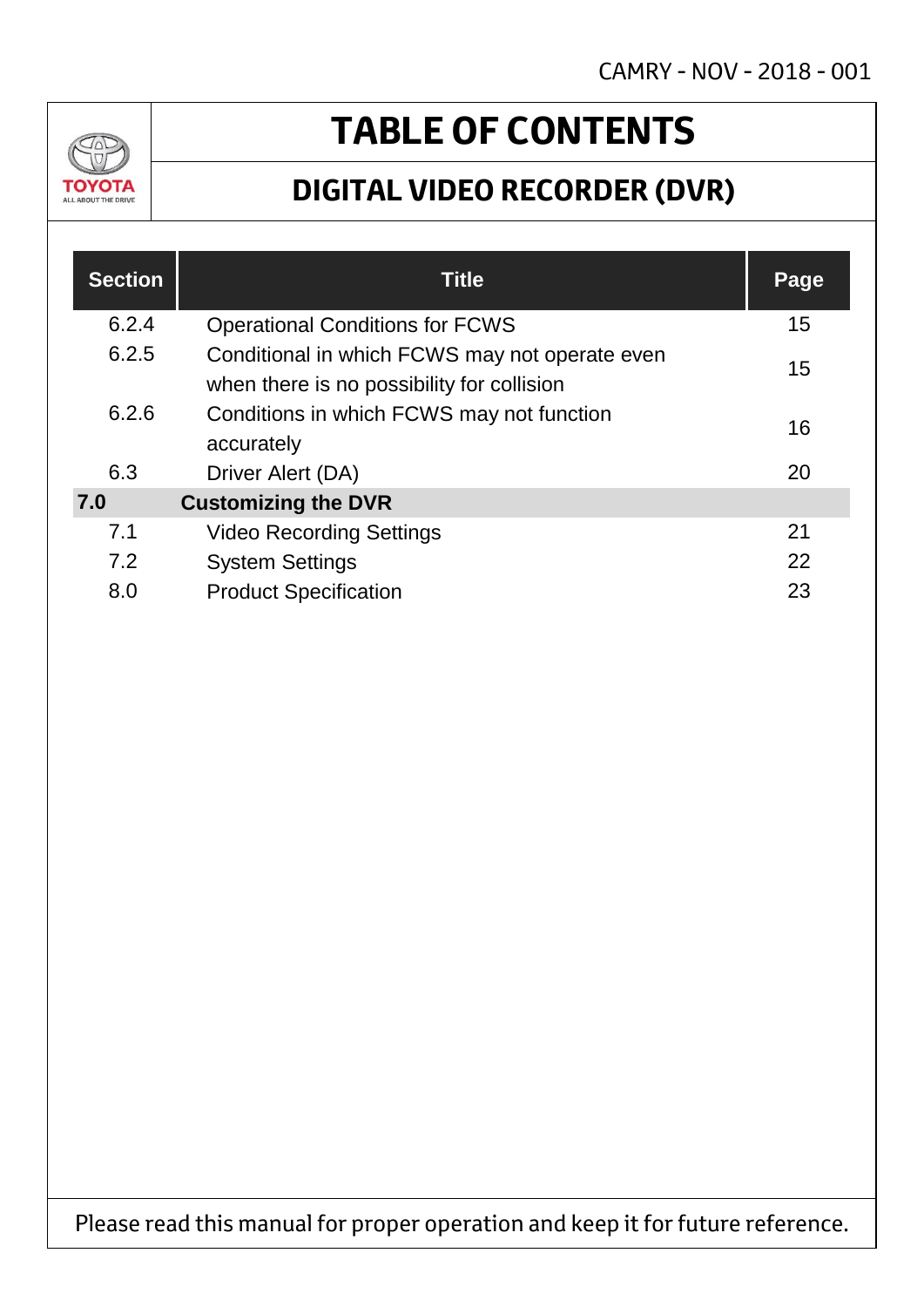

### **Statements**

#### **Safety Instructions 1.1**

**Important notice:** Always use your best judgment, and operate your vehicle in a safe manner. Do not become distracted by the device while driving, and always be fully aware of all driving conditions. Minimize the amount of time spent viewing the device screen while driving.

Using this product does not change the requirement of the driver to take full responsibility for his or her behavior. This responsibility includes observing all traffic rules and regulations in order to avoid accidents, personal injury or property damage.

Please do not attempt removal of DVR unit from windscreen – please visit your local Toyota Service Center if removal is required.

Once the power of the vehicle is on the DVR automatically turns on and recording begins.

#### **Introduction to DVR Unit 1.1**



| <b>Number</b> | <b>Description</b>                   |
|---------------|--------------------------------------|
|               | <b>EMERGENCY RECORD BUTTON</b>       |
| 2             | REC/OK (OK button when in menu mode) |
| 3             | PLAYBACK/UP BUTTON                   |
| 4             | <b>MENU/DOWN BUTTON</b>              |
| 5             | POWER ON/OFF BUTTON                  |
| ิธ            | <b>SD CARD SLOT</b>                  |
|               | <b>CAMERA</b>                        |
|               | <b>LCD SCREEN</b>                    |

Please read this manual for proper operation and keep it for future reference.  $1/23$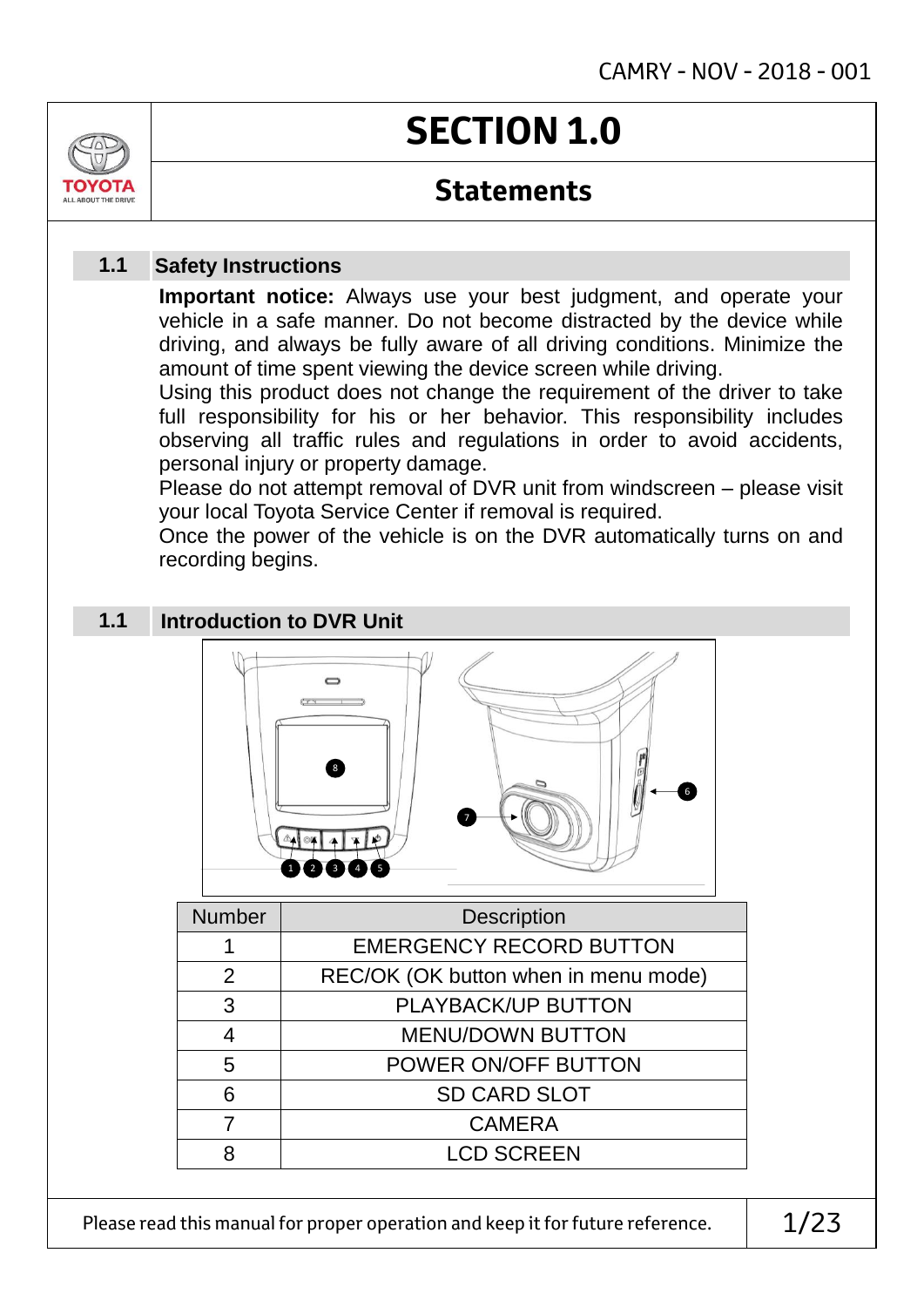

# **SECTION 2.0**

## **Getting Started**

### **Inserting the Memory Card 2.1**

- Insert the memory card with the gold contacts facing to the front of the device.
- Push the memory card until it clicks into place.





#### **To remove the Memory Card 2.2**

- Push to eject the Memory Card out of the slot.
- **DO NOT** remove or insert SD Card when system is operating as this can cause errors

### **About Micro CD Card**

- Please use Micro SD card with the size/memory at least 8gb, Class 6 (up to 32gb).
- Be sure to format Micro SD card using the DVR before the initial usage.
- The following information is the card capacity and recording time.

| Micro SD Card Capacity | Video Resolution (1080P/30FPS) |
|------------------------|--------------------------------|
| 8GB                    | 80 minutes                     |
| 16GB                   | 160 minutes                    |
| 32GB                   | 320 minutes                    |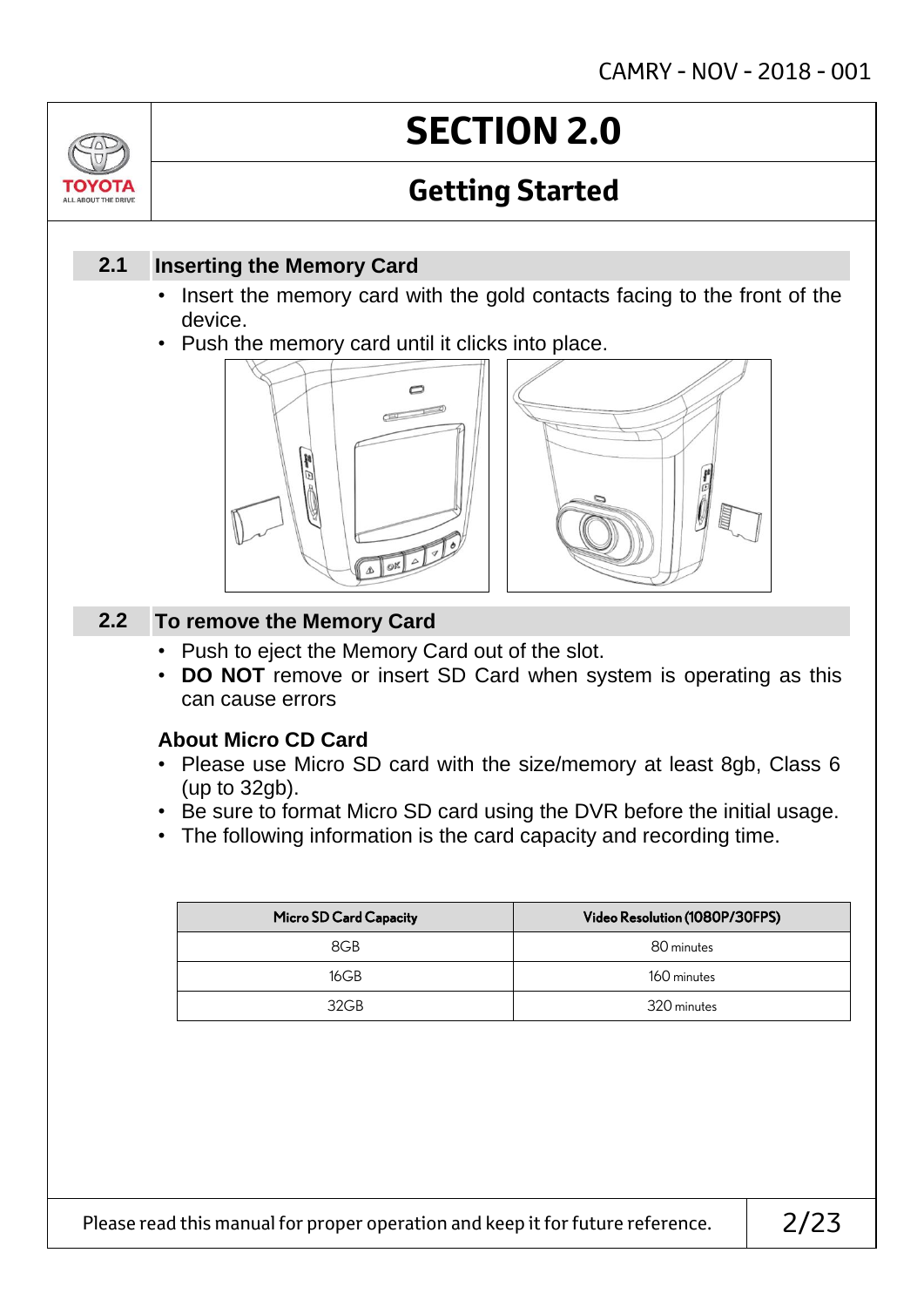

# **SECTION 4.0**

### **Recording Videos**

#### **Manual Power On/Off 3.1**

• To Turn the device off press and hold the **Power ON/OFF** button for at least 2 seconds.

#### **Video Recording 4.1**

- When the power of the vehicle is on the DVR automatically starts recording.
- Recording will automatically stop when the power of the vehicle is off.

#### **Emergency Recording 4.2**

- During video recording, you can manually create an Emergency Recording to secure a video file of any event that might happen by pressing the Emergency Record Button.
- Press the Emergency Record button to start/stop the manual Emergency recording.
- The Emergency Record icon appears on the top right side of the LCD screen, indicating Emergency Recording is ongoing.
- The system automatically creates and emergency video file. The video file is saved into the Emergency Record folder on SD Card.
- When a collision is detected the device will automatically start Emergency Record mode and create and emergency record video file. The video will be saved into the Emergency Record folder on SD Card.
- During G-Sensor activated Emergency Record mode you must press "REC" (OK button) to stop recording.<br>• **NOTE:** Press "REC" (OK butt
- Press "REC" (OK button) to start loop recording mode again.
- The DVR can save up to 24 mins of Emergency Record video files in 8 GB Card, up to 48 mins in 16 GB card and up to 96 mins in 32 GB card . The number of Emergency record files saved on the card is indicated in the top right corner of the LCD screen in playback mode.

Please read this manual for proper operation and keep it for future reference.  $\vert$  3/23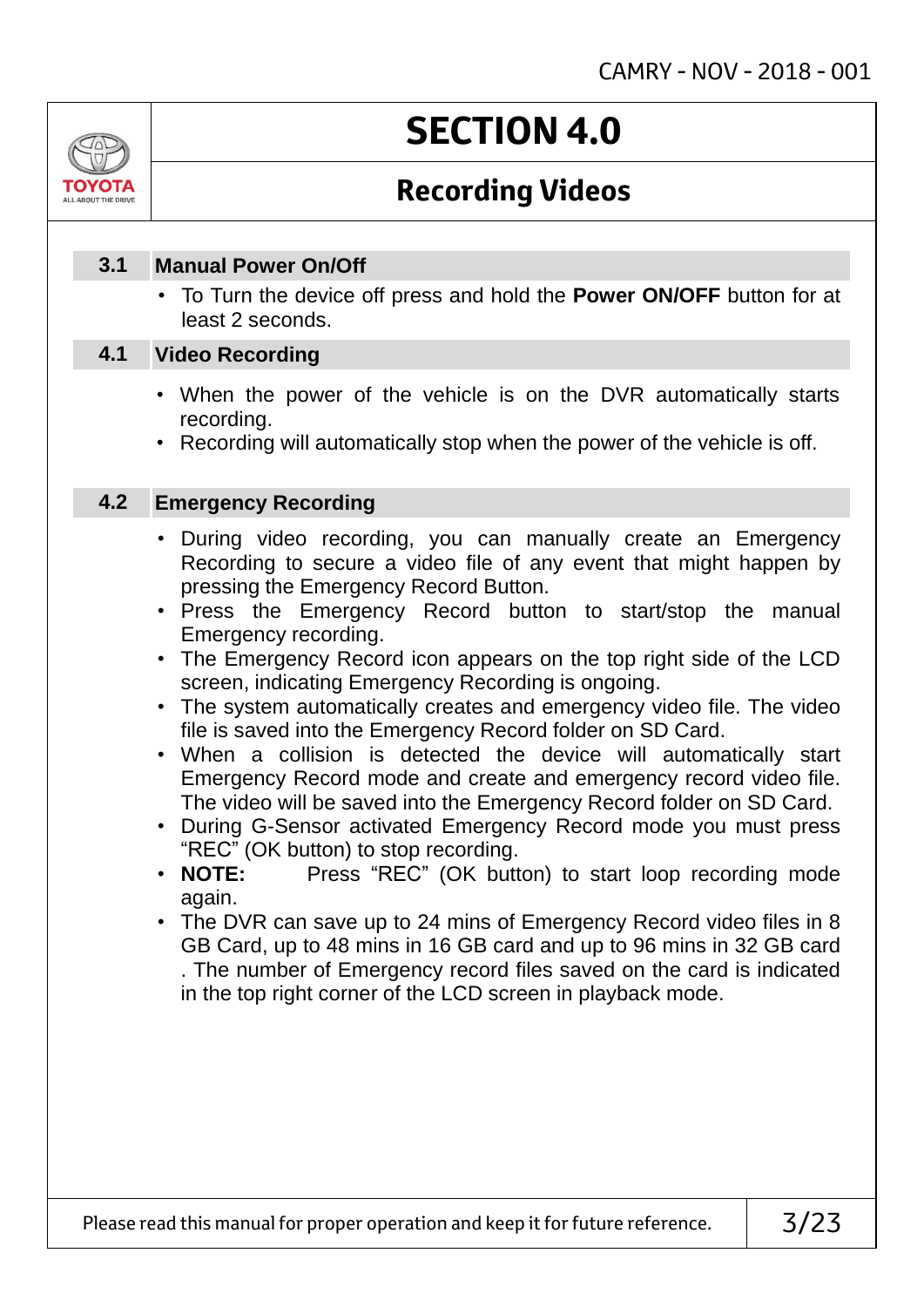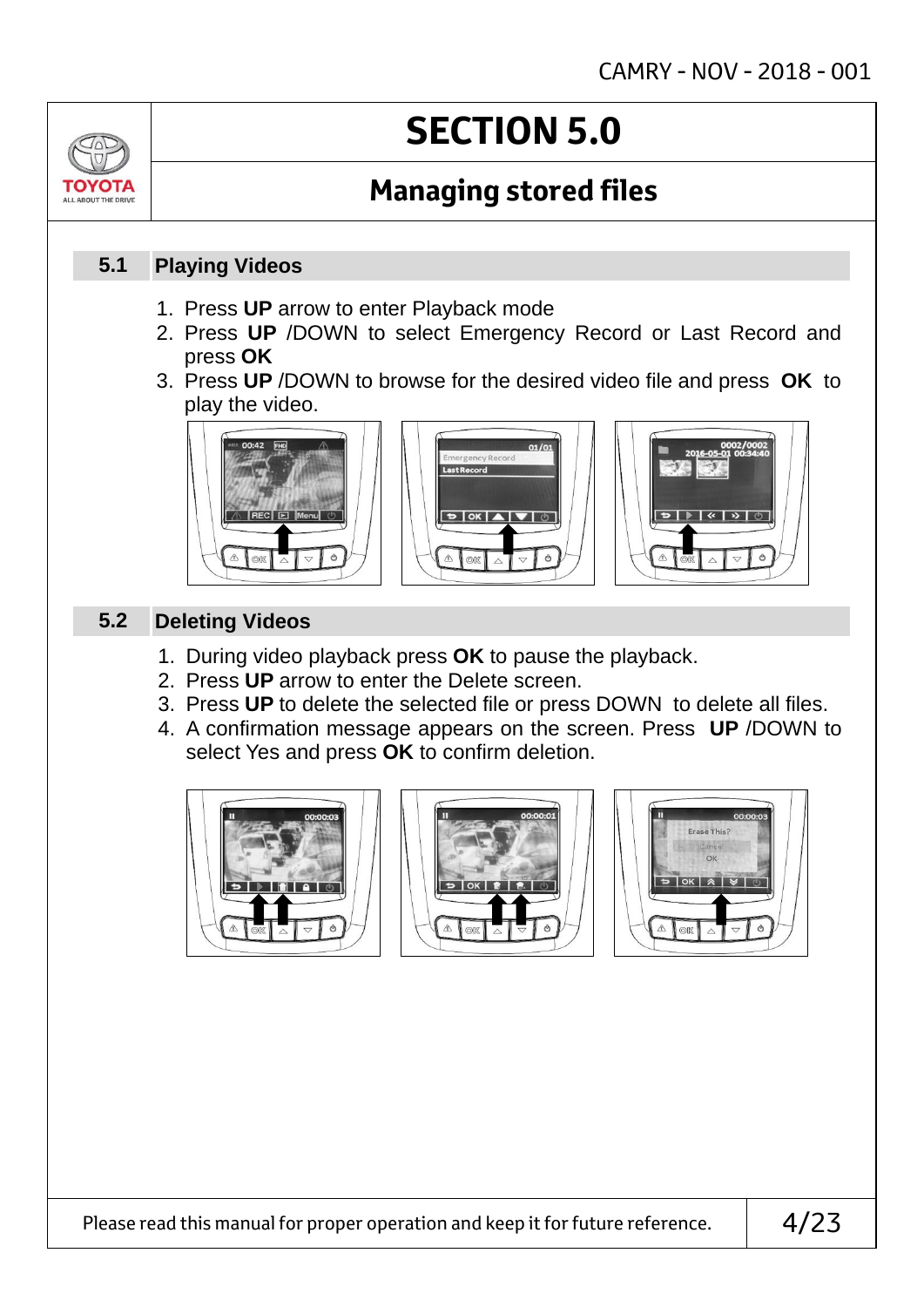# **SECTION 6.0**

### **Managing stored files cont.**

#### **Protecting Videos 6.1**

- 1. During video playback press **OK** to pause playback.
- 2. Press **DOWN** to enter the Protect screen.
- 3. Press **UP** to lock the file. A lock icon is displayed on the screen to indicate that the file is protected. To unlock the locked file press **DOWN.**





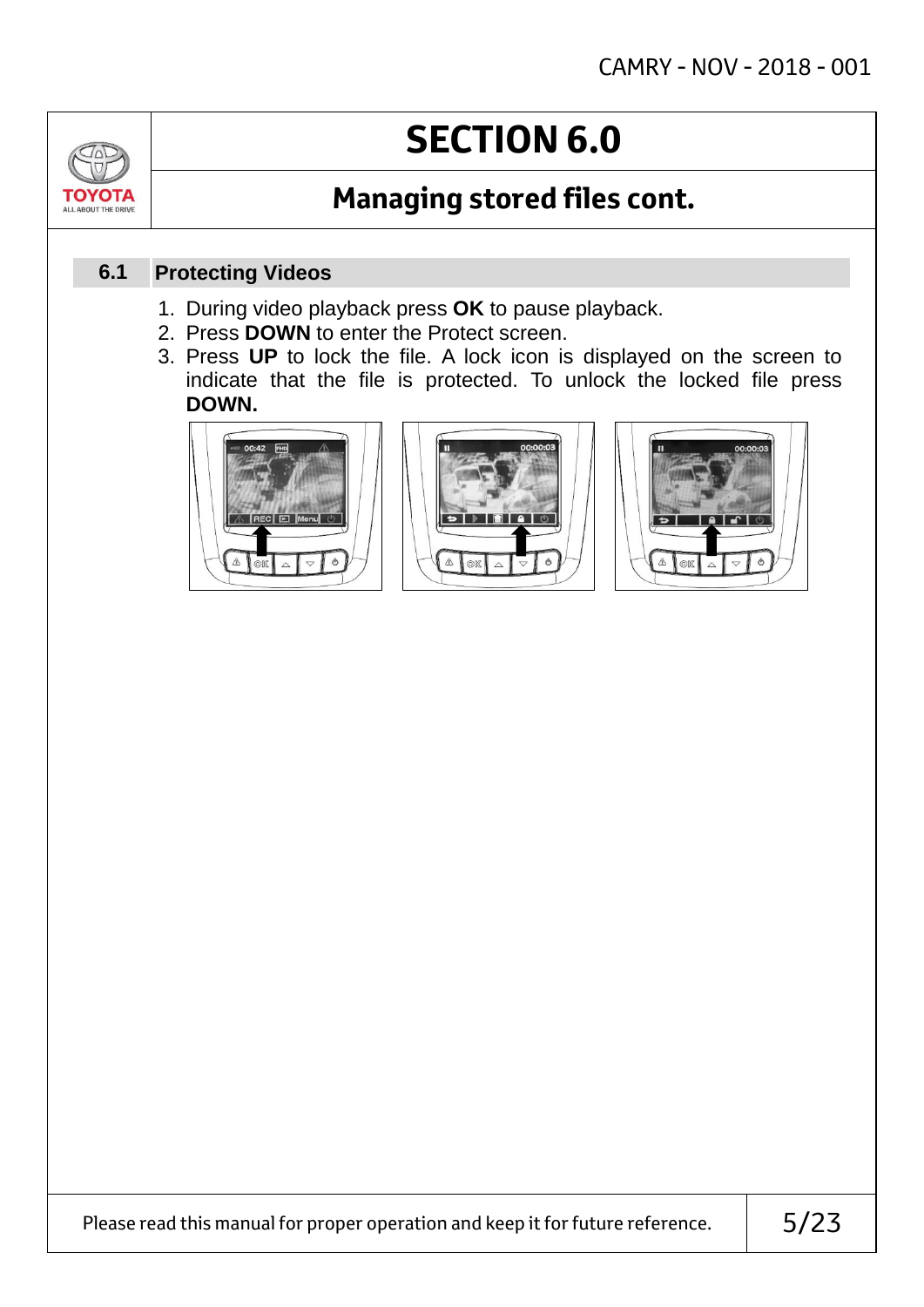# **SECTION 7.0**

### **System settings**

#### **Entering Menu 7.1**

ΤΟΥΟΤ/

- 1. Press **DOWN** to enter DVR settings menu.
- 2. Use **UP/DOWN** to navigate to desired menu option.
- 3. Press **OK** to confirm selection.